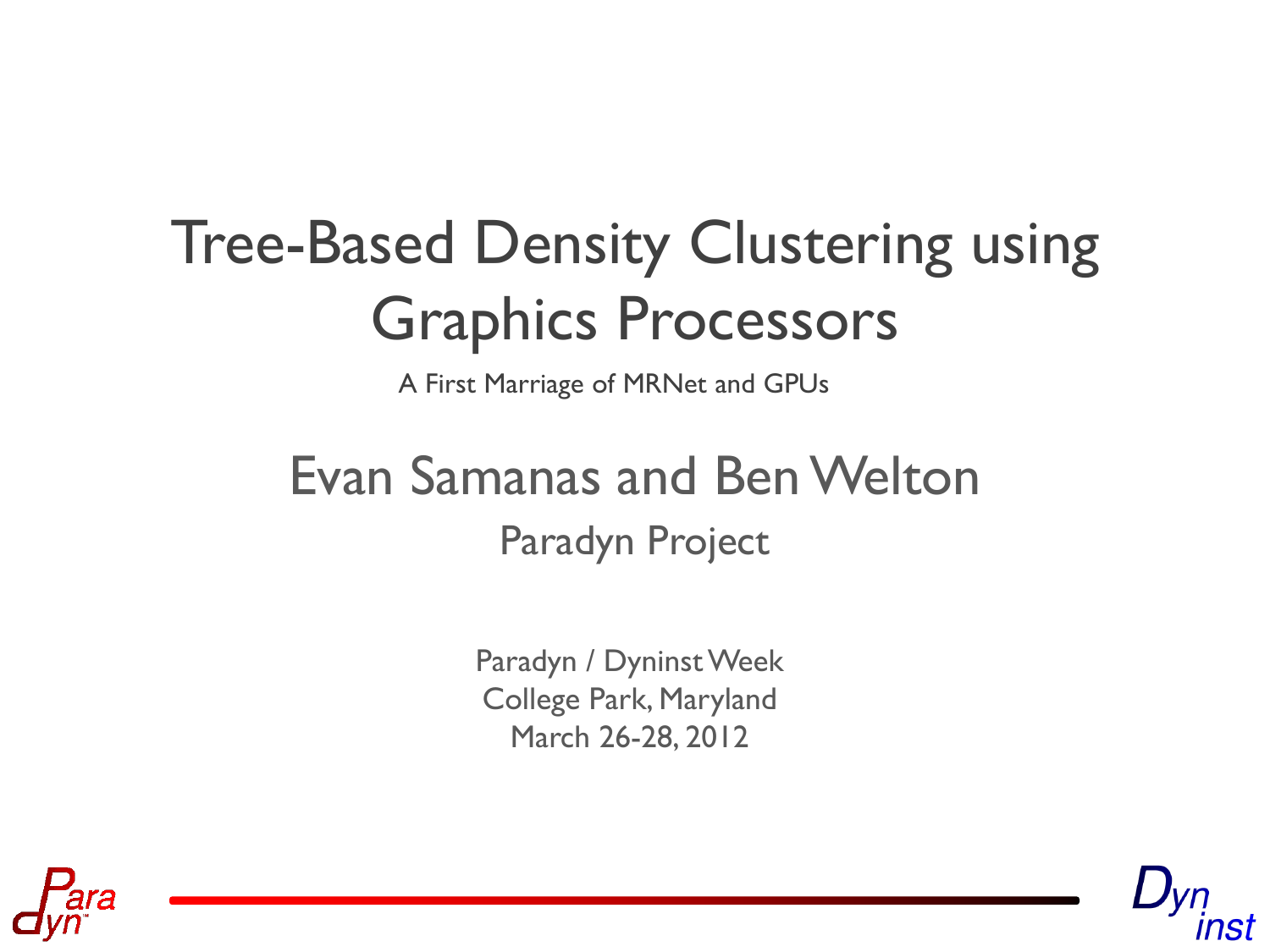#### The Tweet Stream



Kayla Lorelle @kbombbbb Why did I have to get the flu :(



 $5h$ 

inst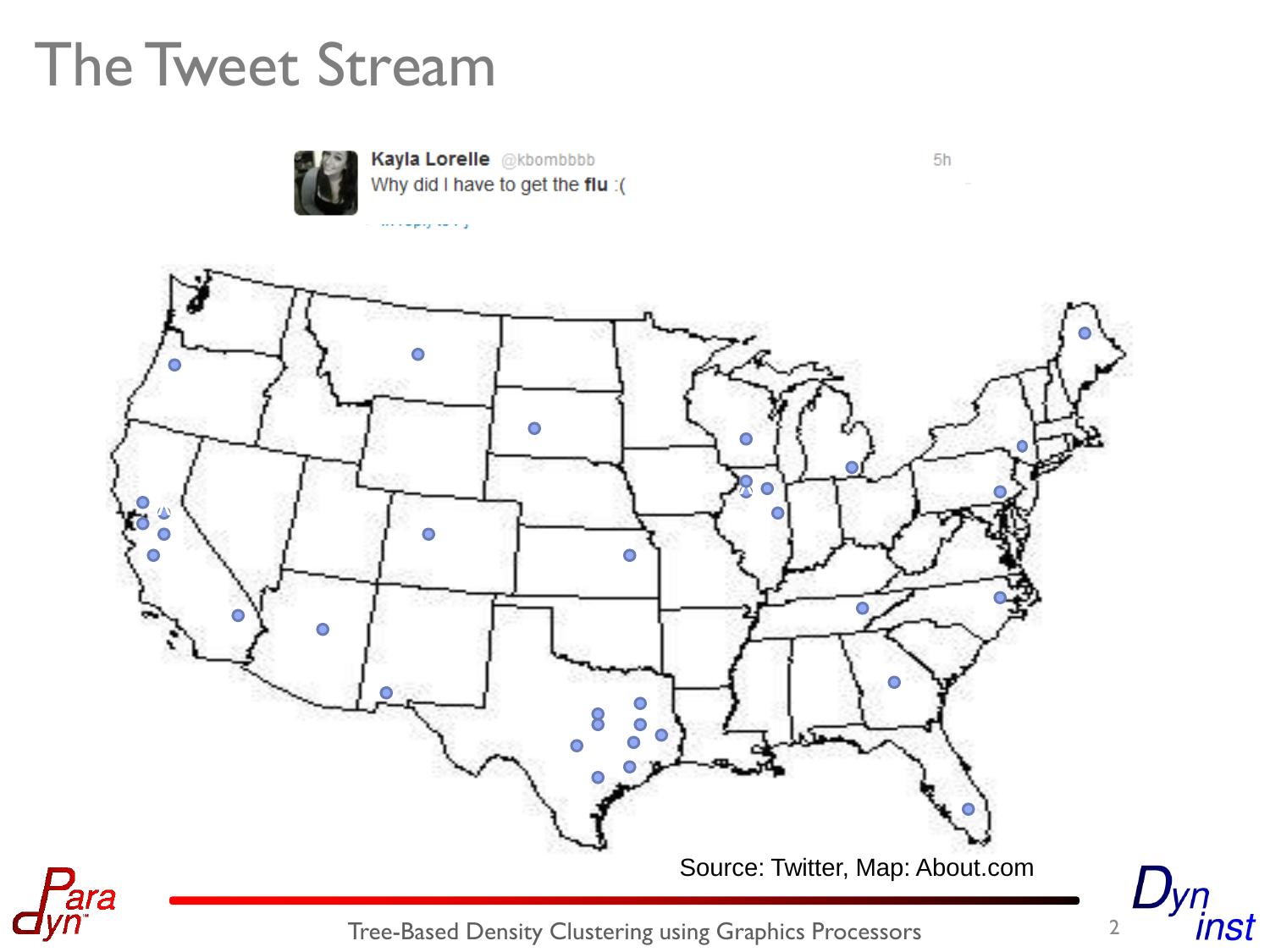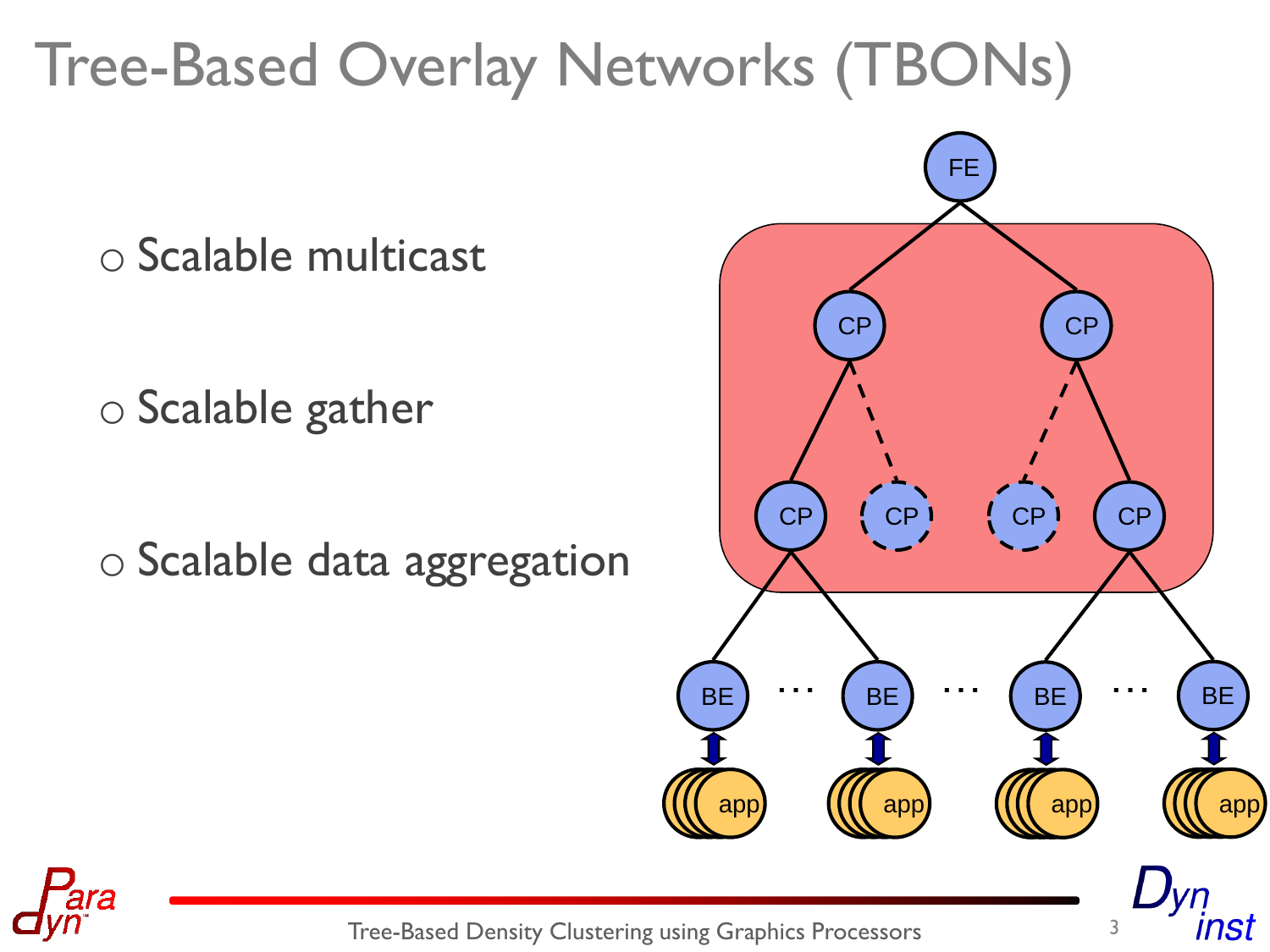## MRNet – Multicast / Reduction Network



- o Network: user-defined topology
- o Stream: logical data channel
	- o to a set of back-ends
	- o multicast, gather, and custom reduction
- o Packet: collection of data
- o Filter: stream data operator
	- o synchronization
	- o transformation

#### o Widely adopted by HPC tools

- **CEPBA toolkit**
- o Cray ATP & CCDB
- o Open|SpeedShop & CBTF
- **STAT**
- **TAU**



nst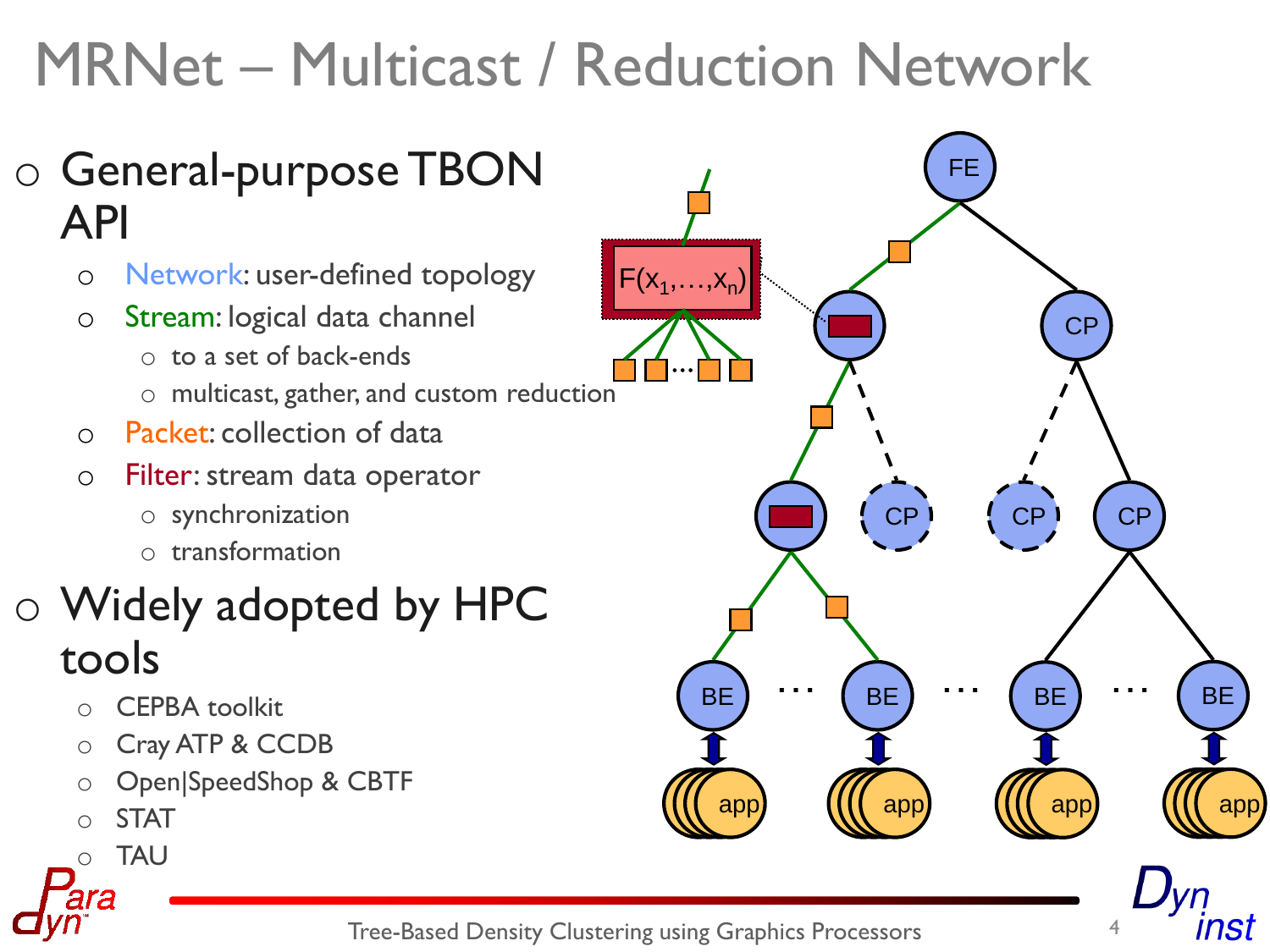

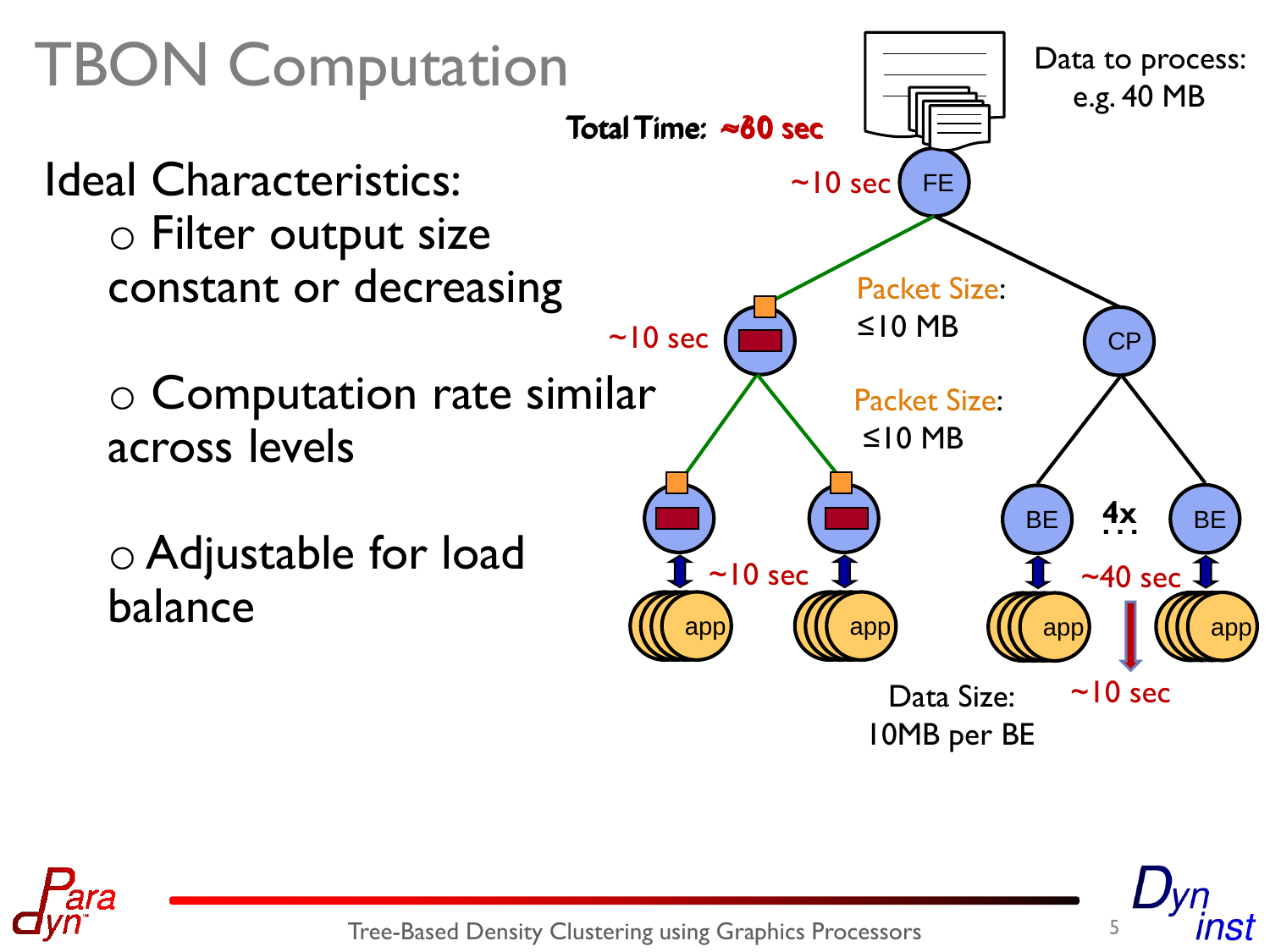## Why GPUs?

- o Natural fit
- $\circ$  Increase compute power
- o Trade computation for bandwidth
	- o Derived summaries
	- o Compute and send ∆ data o Compression algorithms (e.g. LZO, zlib, etc.)



ınst

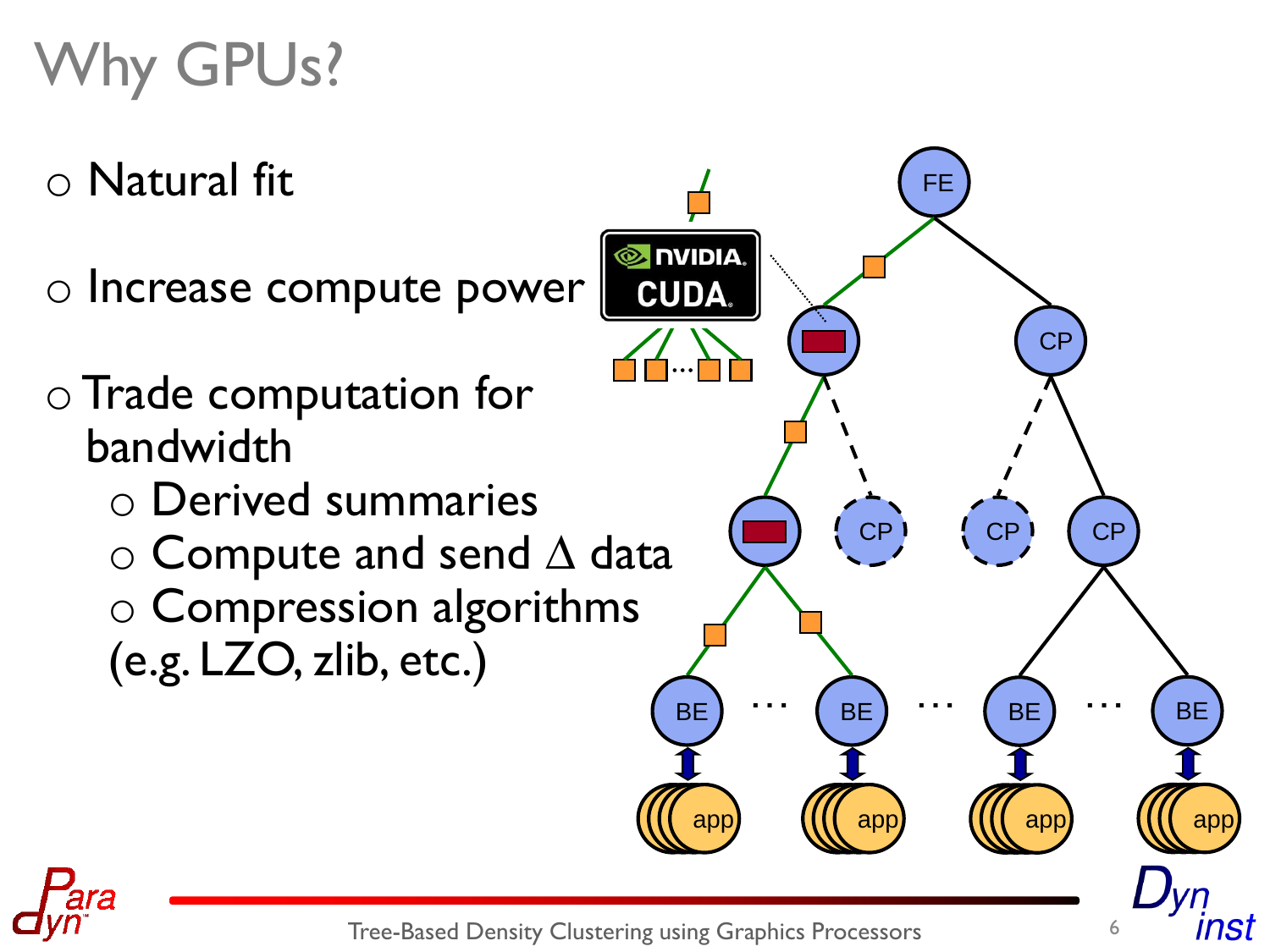# Clustering Example (DBSCAN[1])

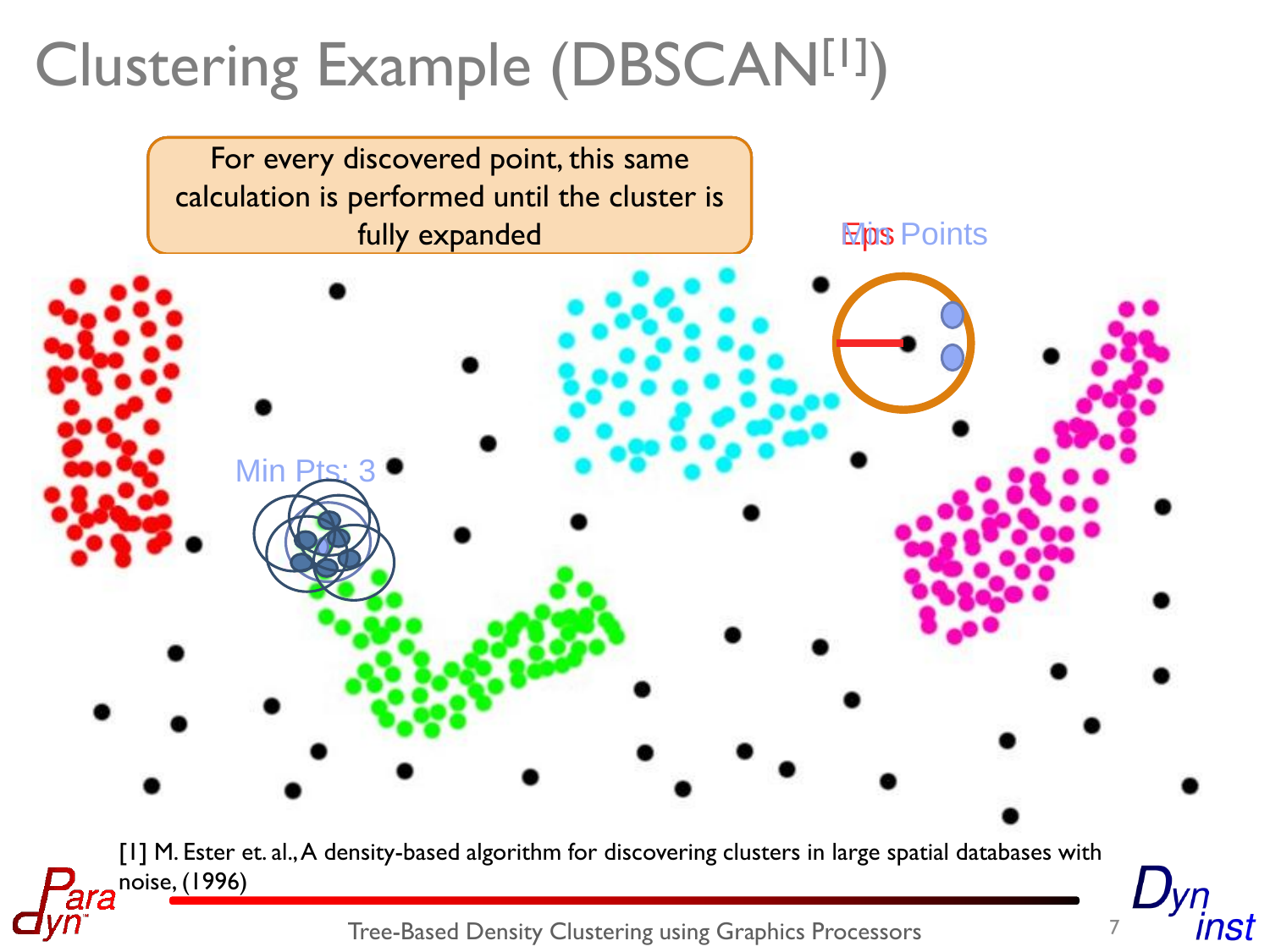# Scaling DBSCAN

## o PDBSCAN[2]

- o Quality equivalent to single DBSCAN
- o Linear speedup up to 8 nodes

 $\circ$  DBDC[3]

- o Sacrifices quality
- o ~30x speedup on 15 nodes

# o CUDA-Dclust[4]

- o Quality equivalent to DBSCAN
- o ~15x faster on 1 node
	- [2] X. Xu et. al., A fast Parallel Clustering Algorithm for Large Spatial Databases (1999)
- [3] E. Januzaj et. al., DBDC: Density Based Distributed Clustering (2004)
- [4] C. Bohm et al., Density-based clustering using graphics processors (2009)

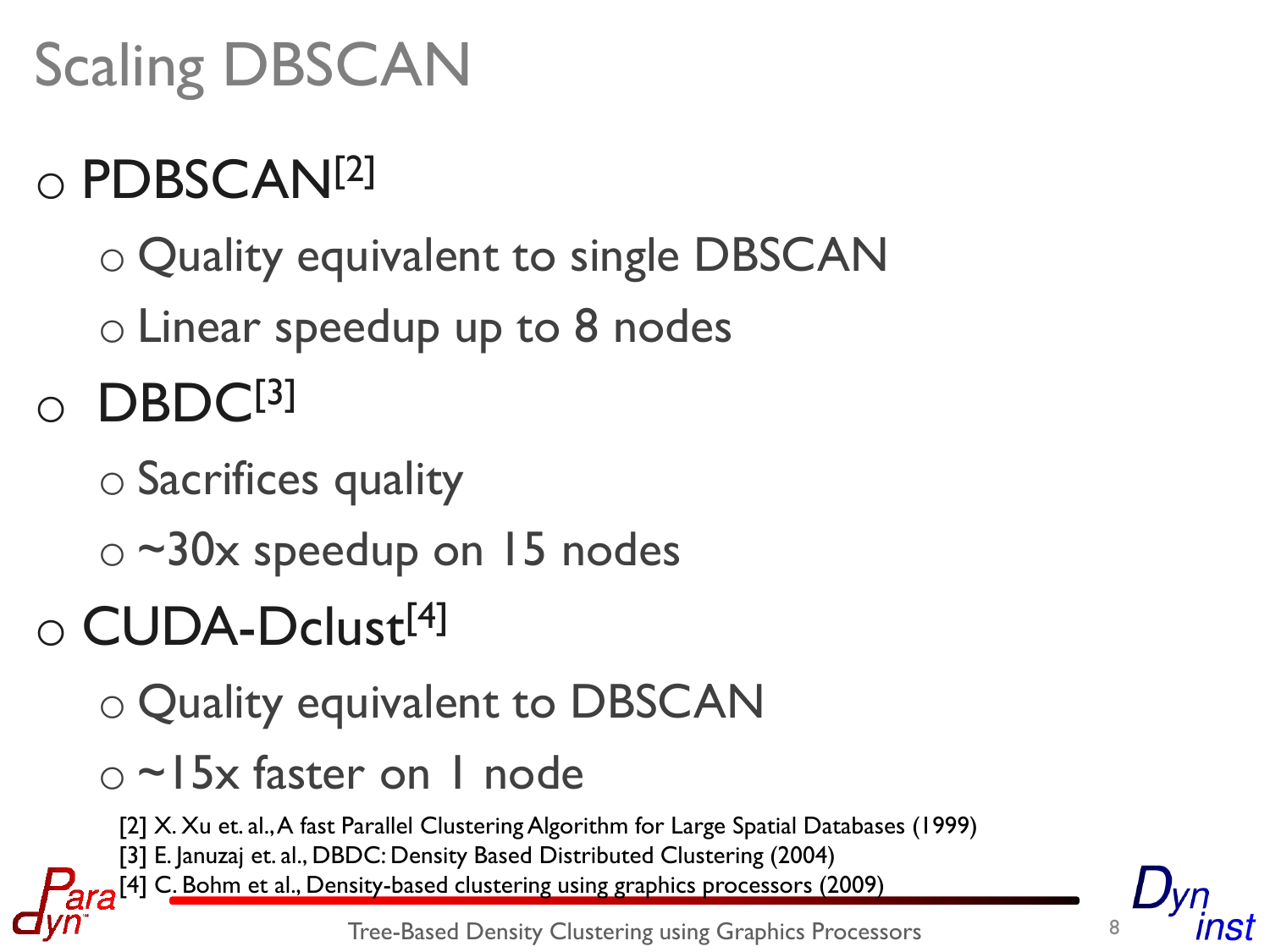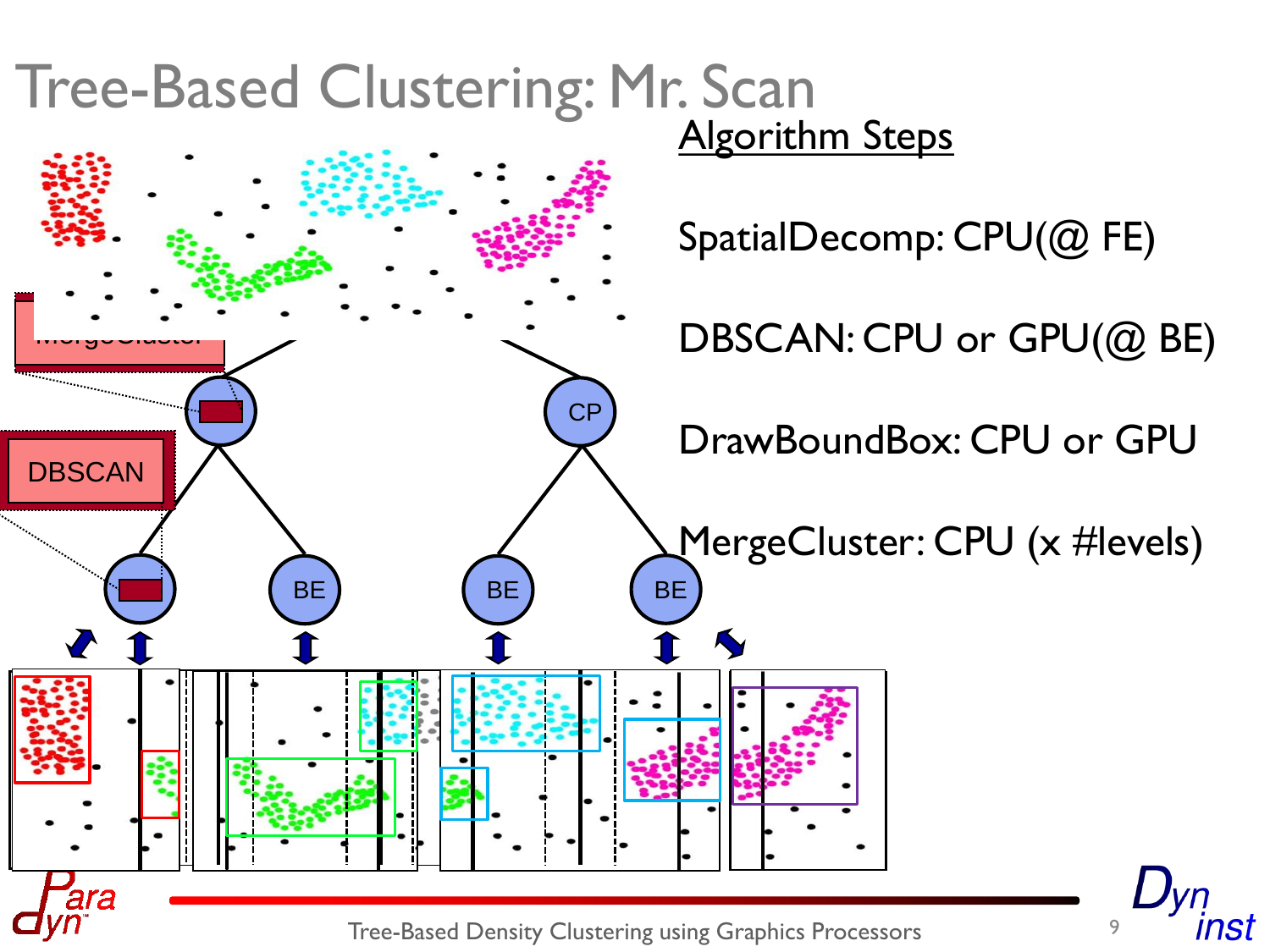#### Spatial Decomposition Eps



- 1. Start with an input of Spatially Referenced points
- 2. Partition the region into equal sized density regions across one dimension
- 3. Add the shadow region area of one Epsilon to all density regions

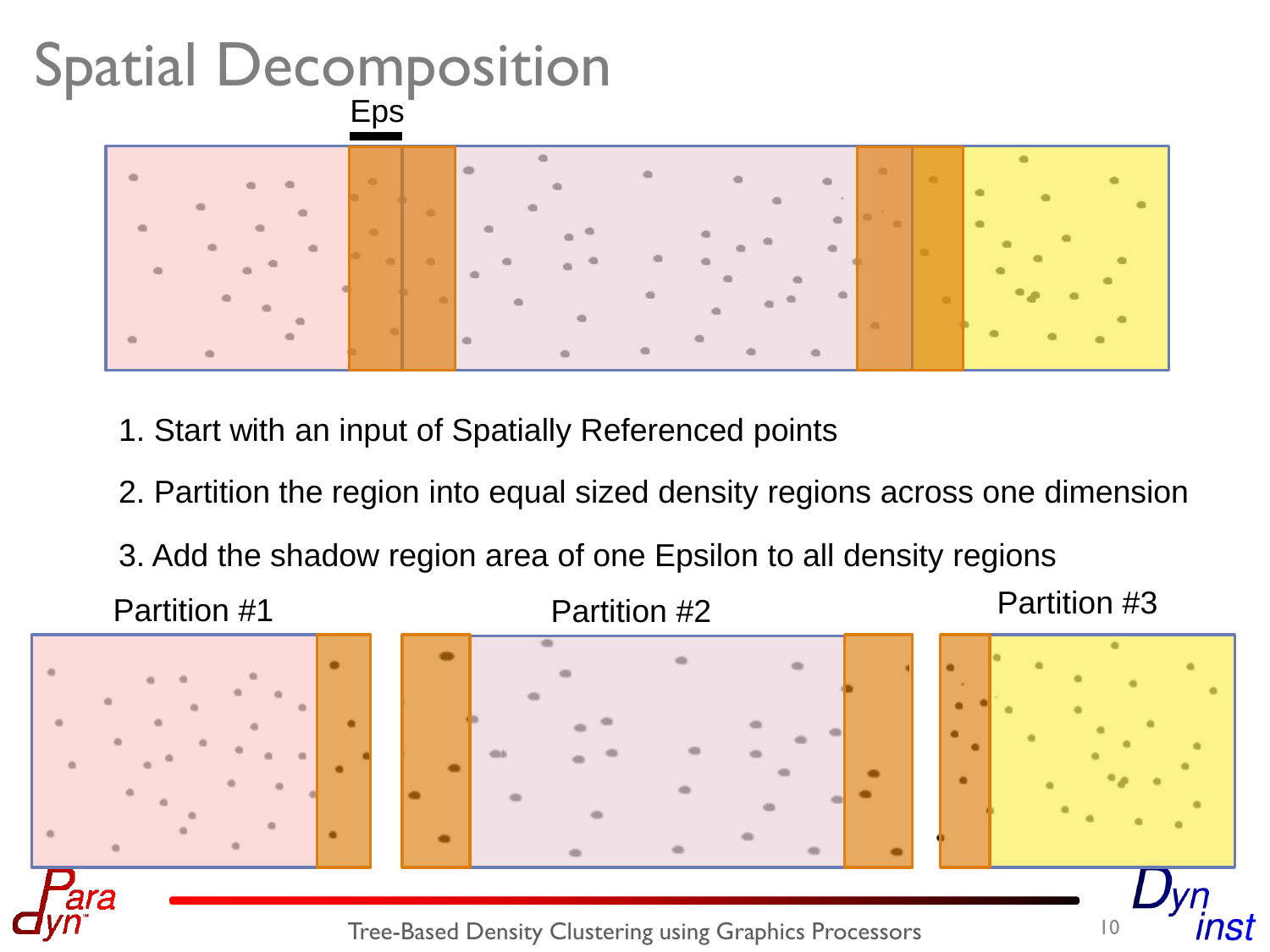# DBSCAN - CPU

- o Run on local slice for each BE
- $\circ$  R<sup>\*</sup> tree
- o Start at random point
- o Cluster w/ respect to Eps, MinPts
- o Complexity: O(n log n)



R\* Tree Example

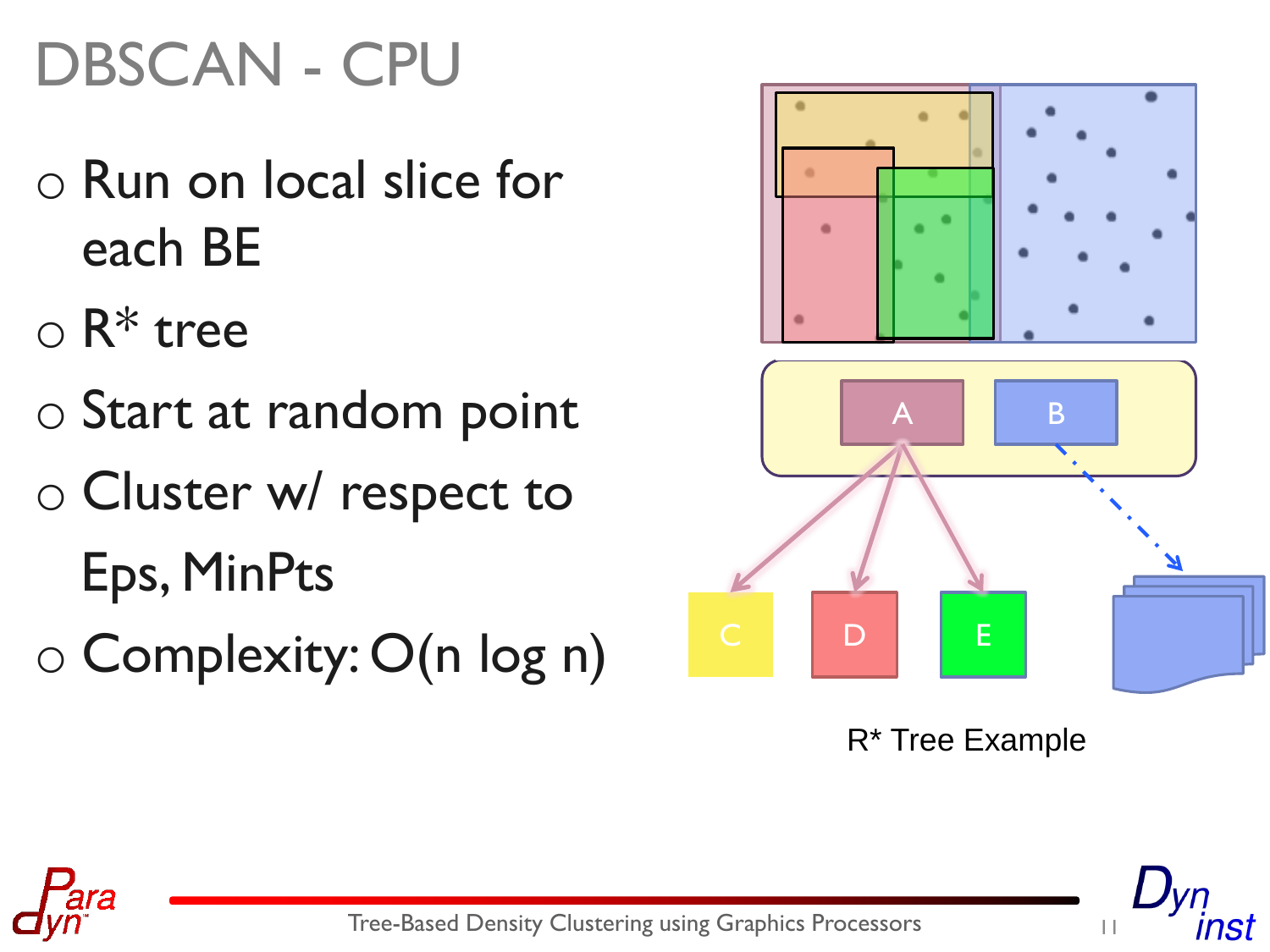## GPU DBSCAN Filter

Candidate Clusters are potential clusters being explored concurrently in the GPU

State array stores the current state of points in the search space

Candidate #1 Candidate #2 . . Candidate #N **States** GPU DBSCAN operates similarly to the CPU version with two exceptions Coarse grain search space Chain Collisions causing cluster merges

Number of cluster candidates is limited by GPU Characteristics

CUDA-DCLUST [09 – Böhm]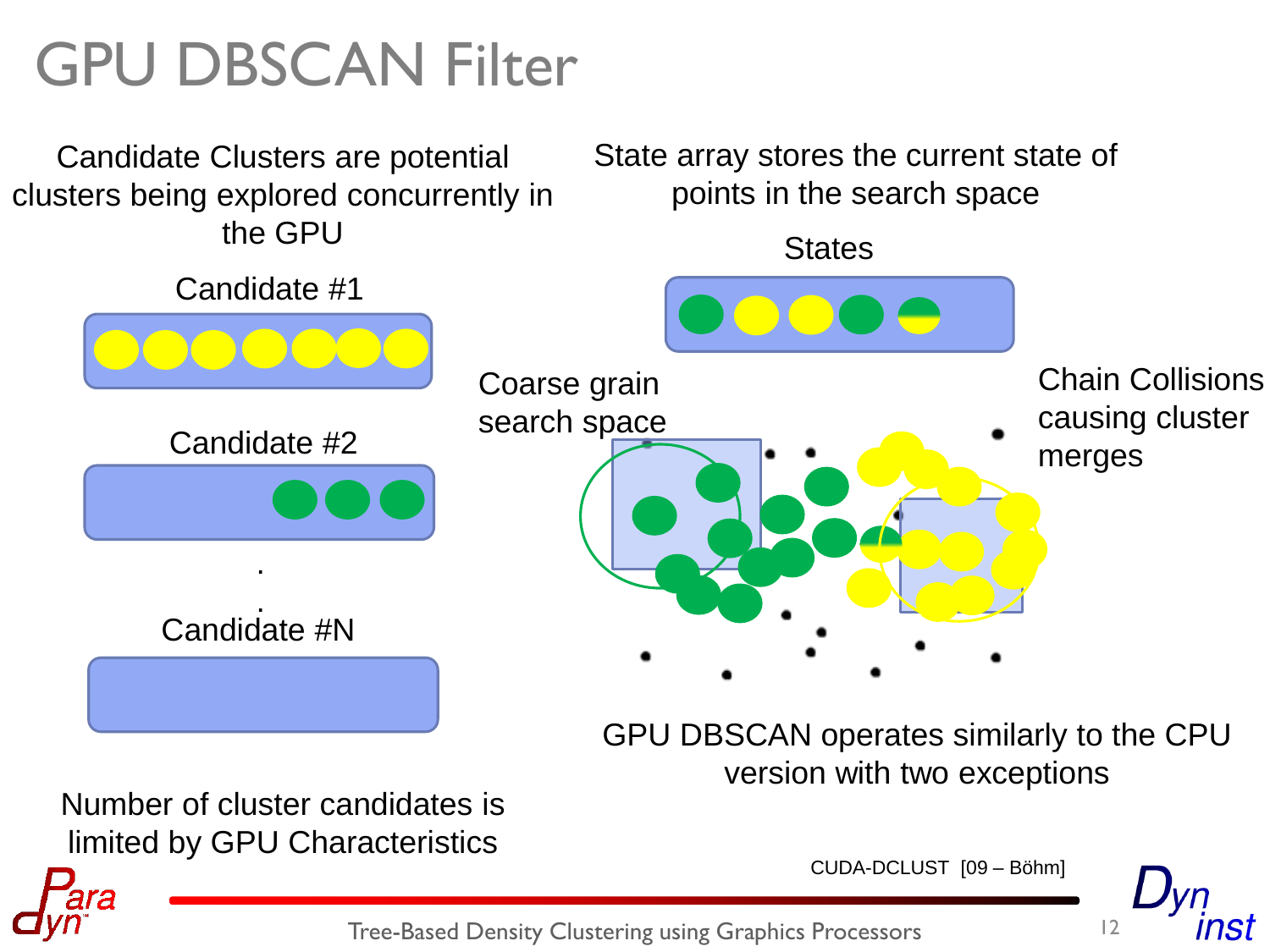## DrawBoundBox – CPU | | GPU





Tree-Based Density Clustering using Graphics Processors 13

 $D_{yn}$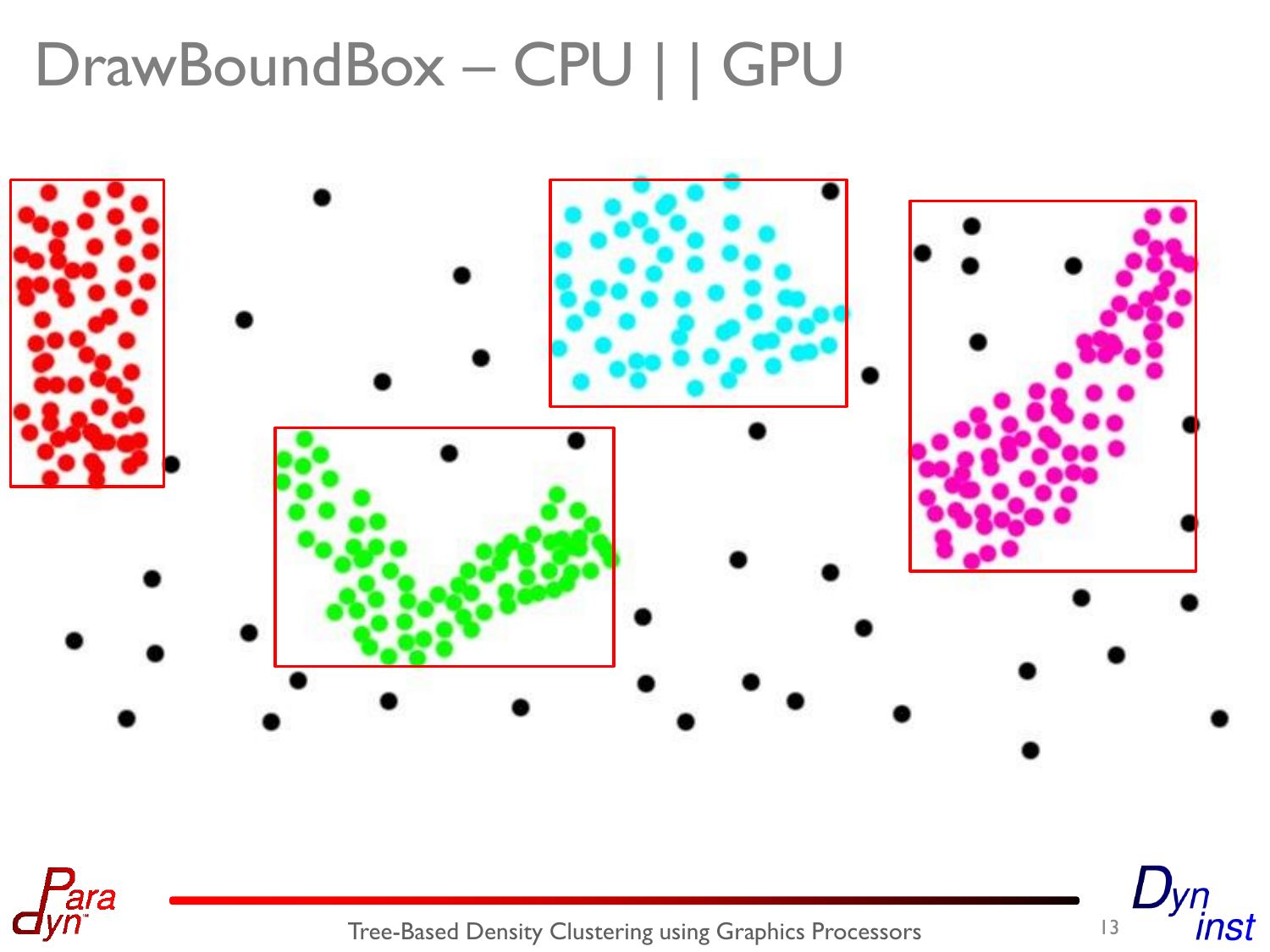## MergeBoundBox - CPU

- o Checks for merge if box within shadow o At least one point MUST be in common
- o Iterate through ALL points in right cluster





Tree-Based Density Clustering using Graphics Processors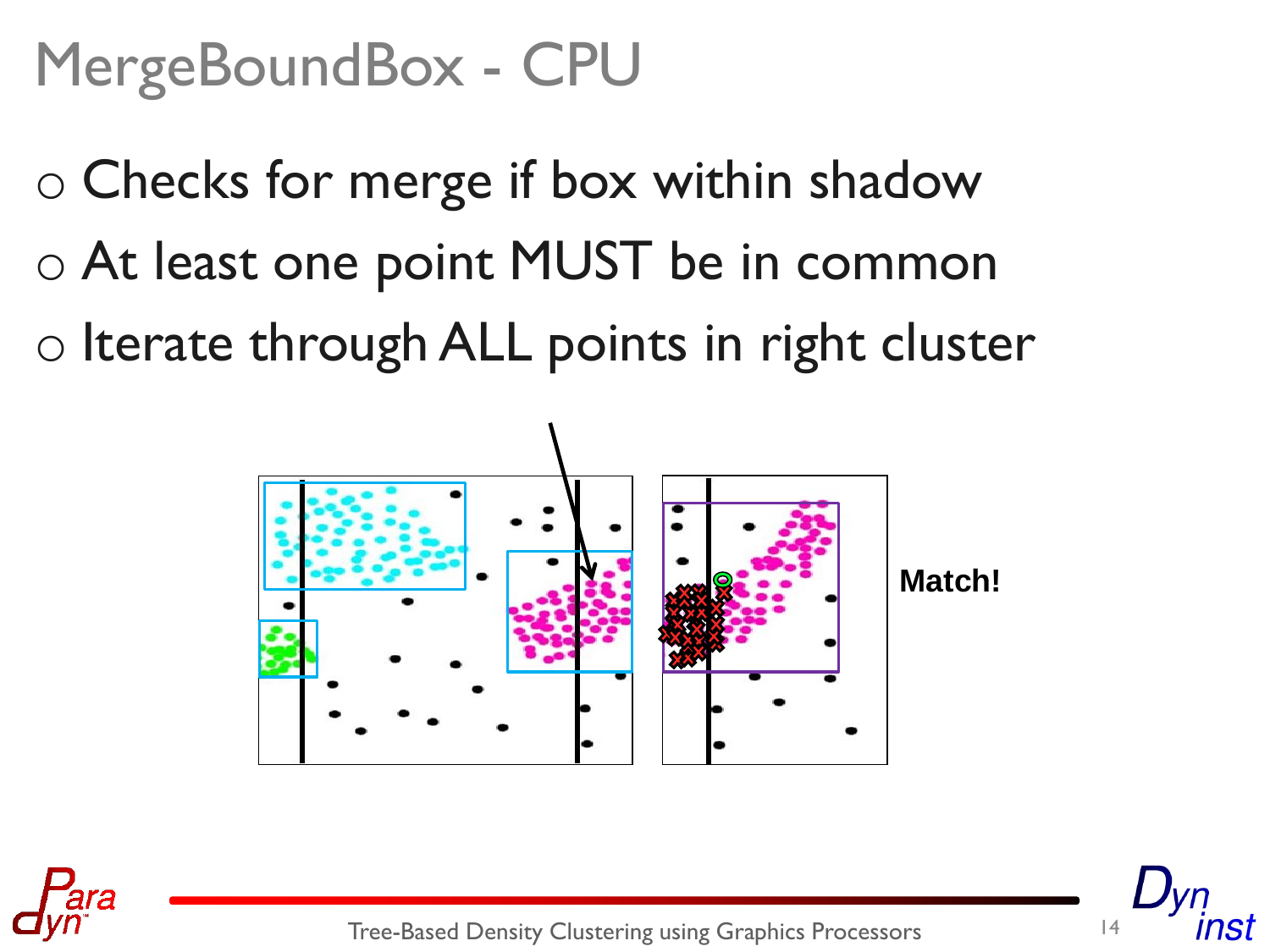#### The Tweet Stream



Kayla Lorelle @kbombbbb Why did I have to get the flu :(



 $5h$ 

inst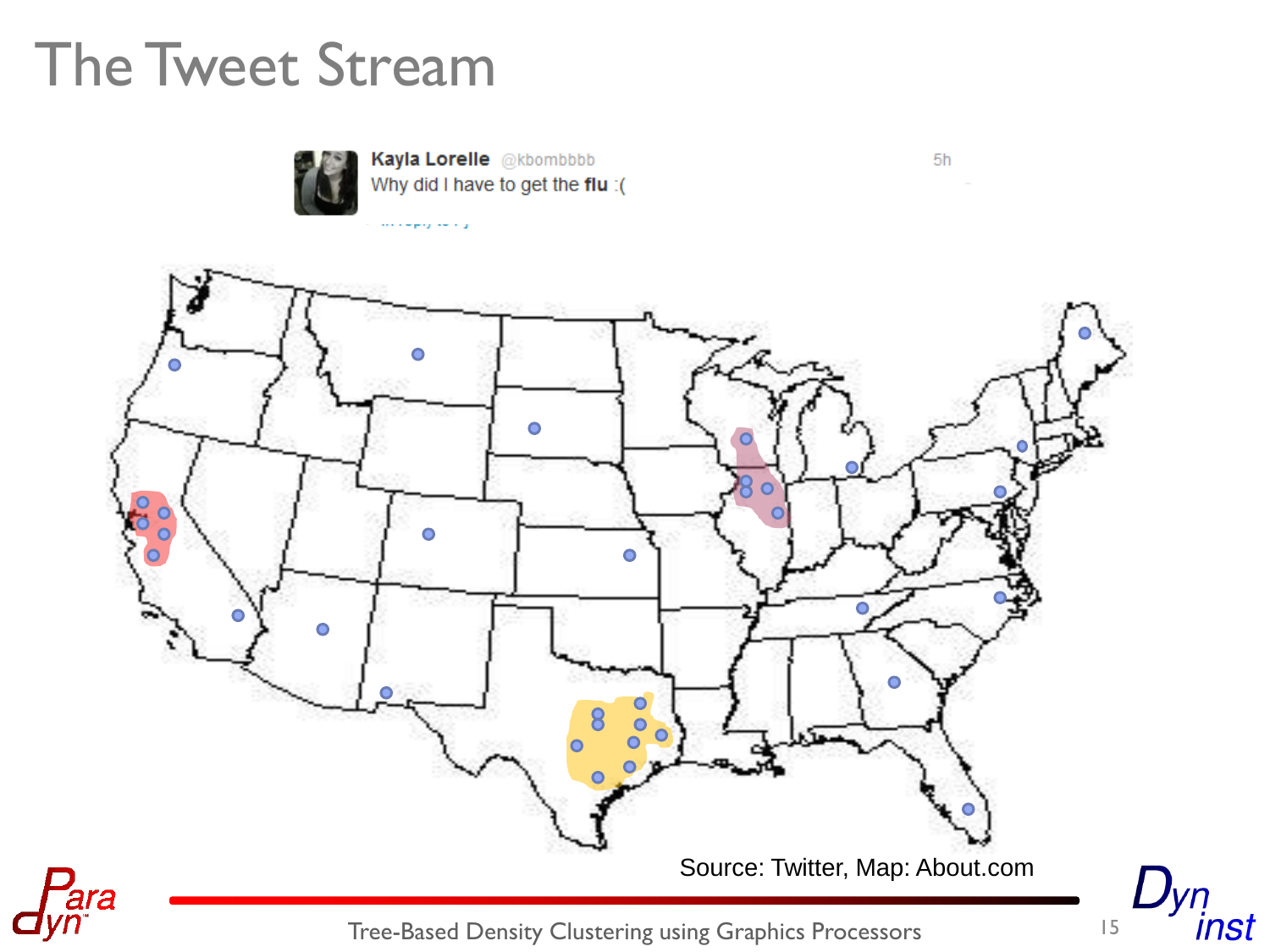## Evaluation

- o Dataset: 1-3 "Tweet Days"
- o Measuring:
	- o Time to completion
	- o Quality compared to single-threaded DBSCAN
- o Algorithms:
	- o Single-Threaded DBSCAN
	- o DBDC
	- o MRNet w/DBSCAN filter
	- o MRNet w/DBSCAN GPU filter



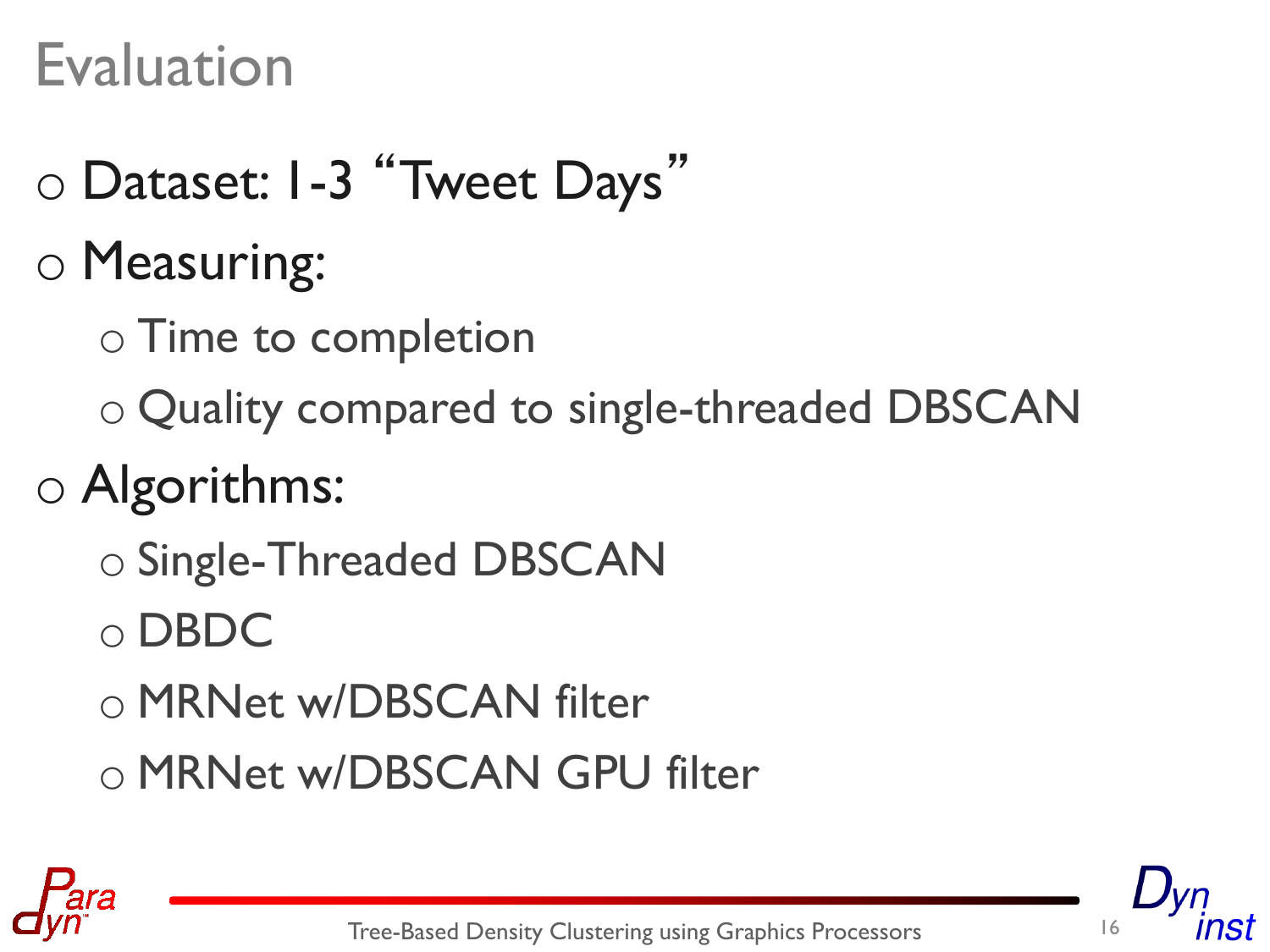#### Results

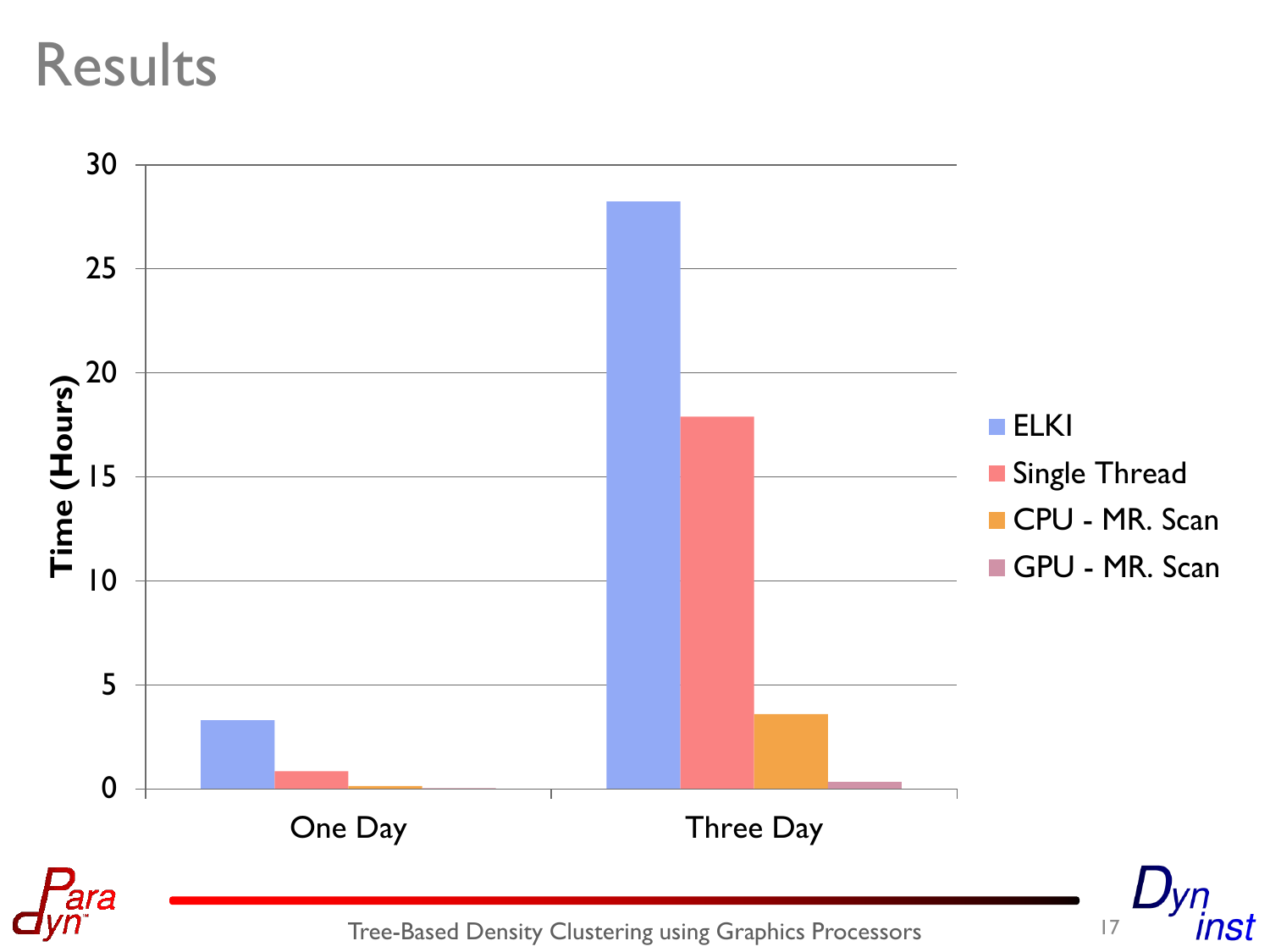#### Results

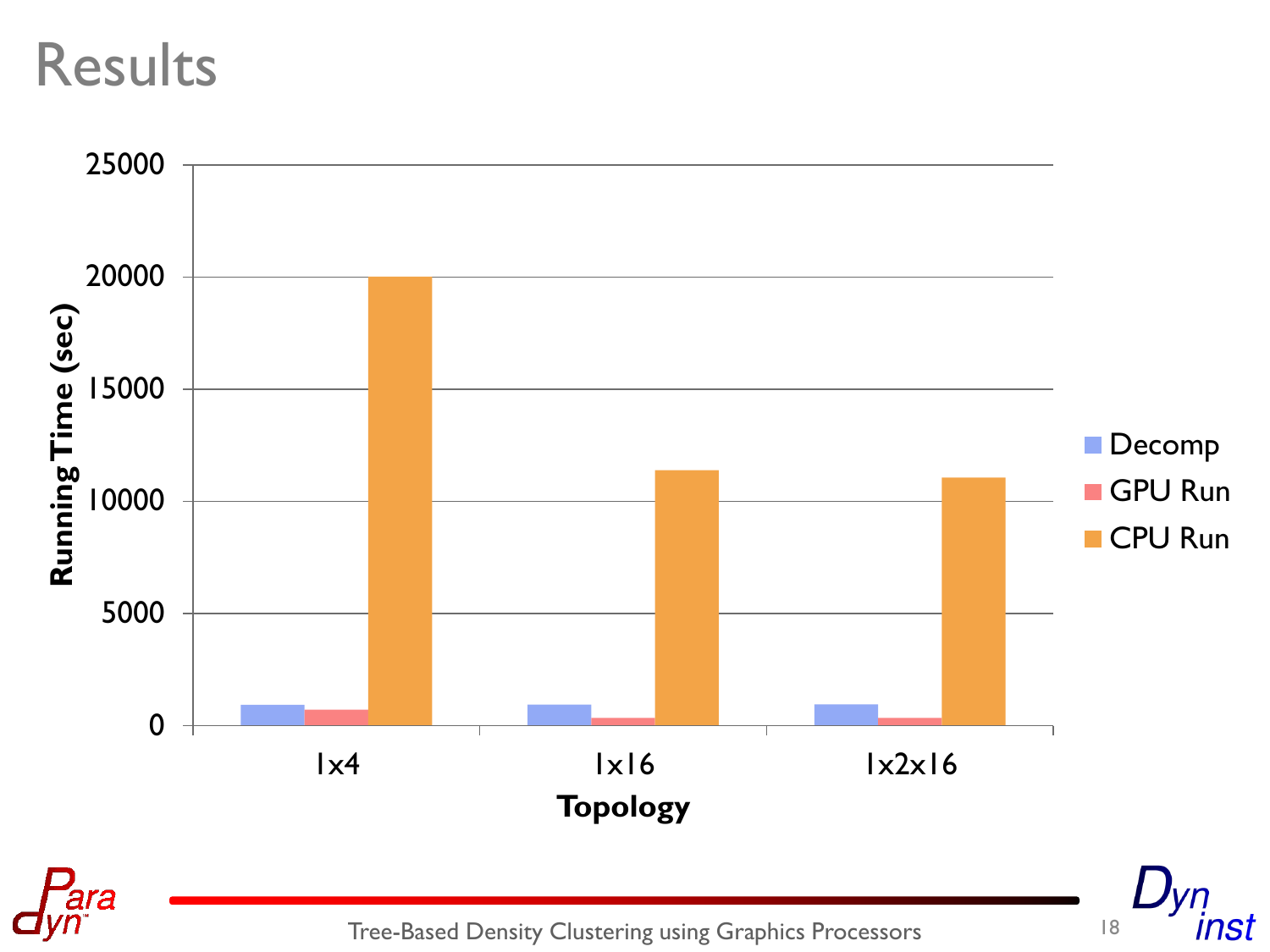#### Results





Tree-Based Density Clustering using Graphics Processors 19

nst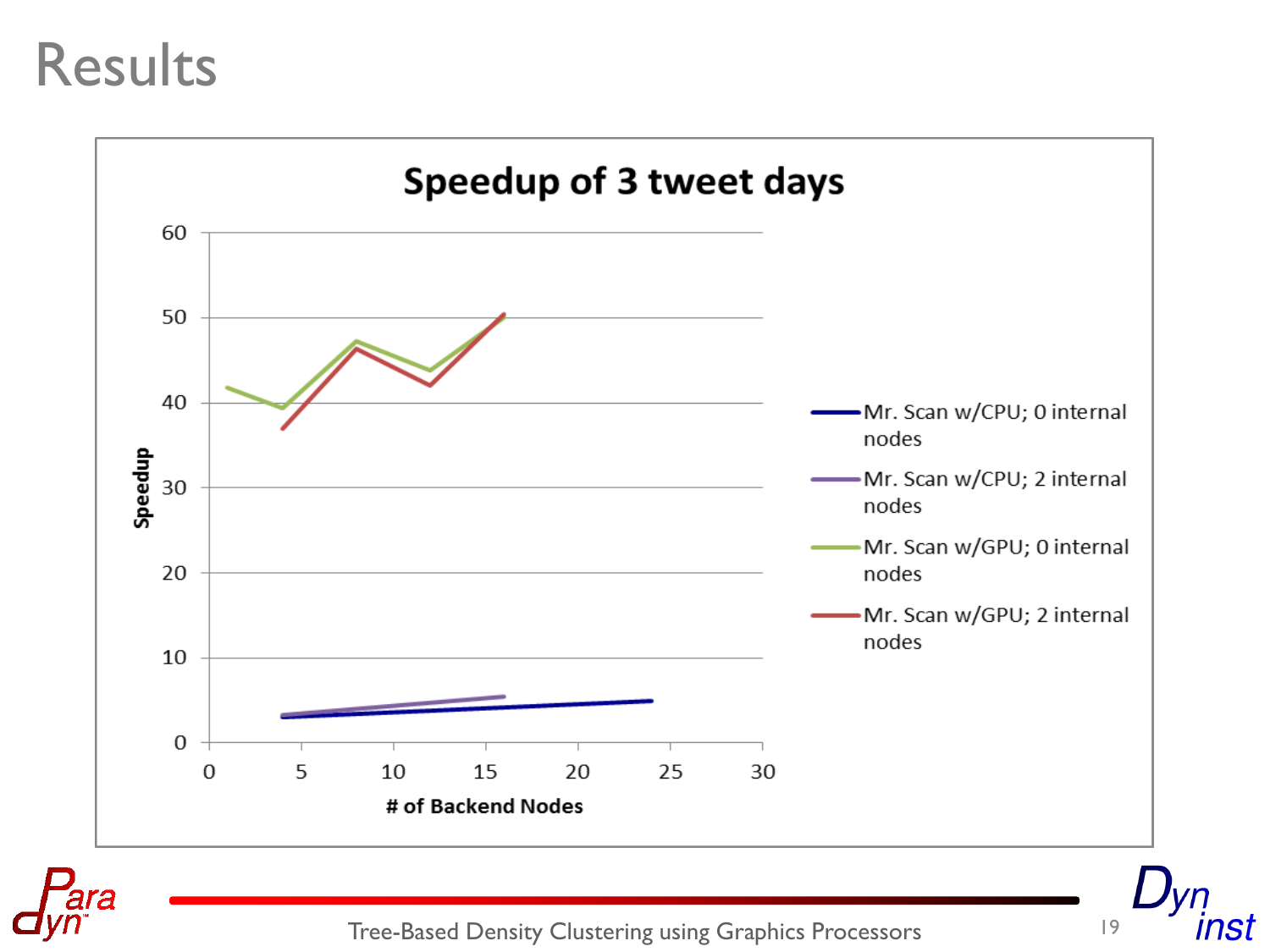## Quality

#### **Quality of 1 tweet day**

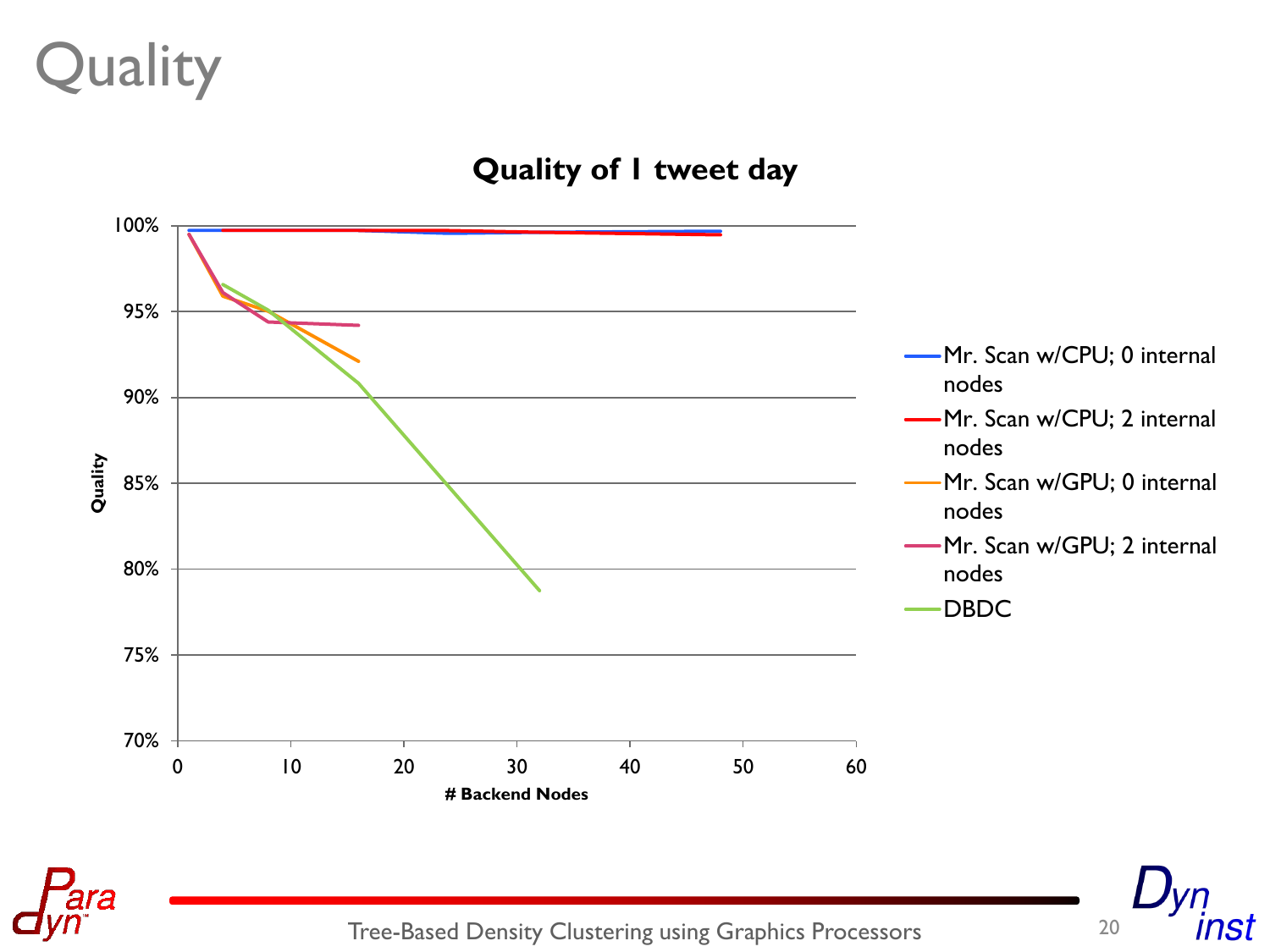### Future Work

#### o Scaling Issues

- o Spatial Decomposition
- o Merging Algorithm



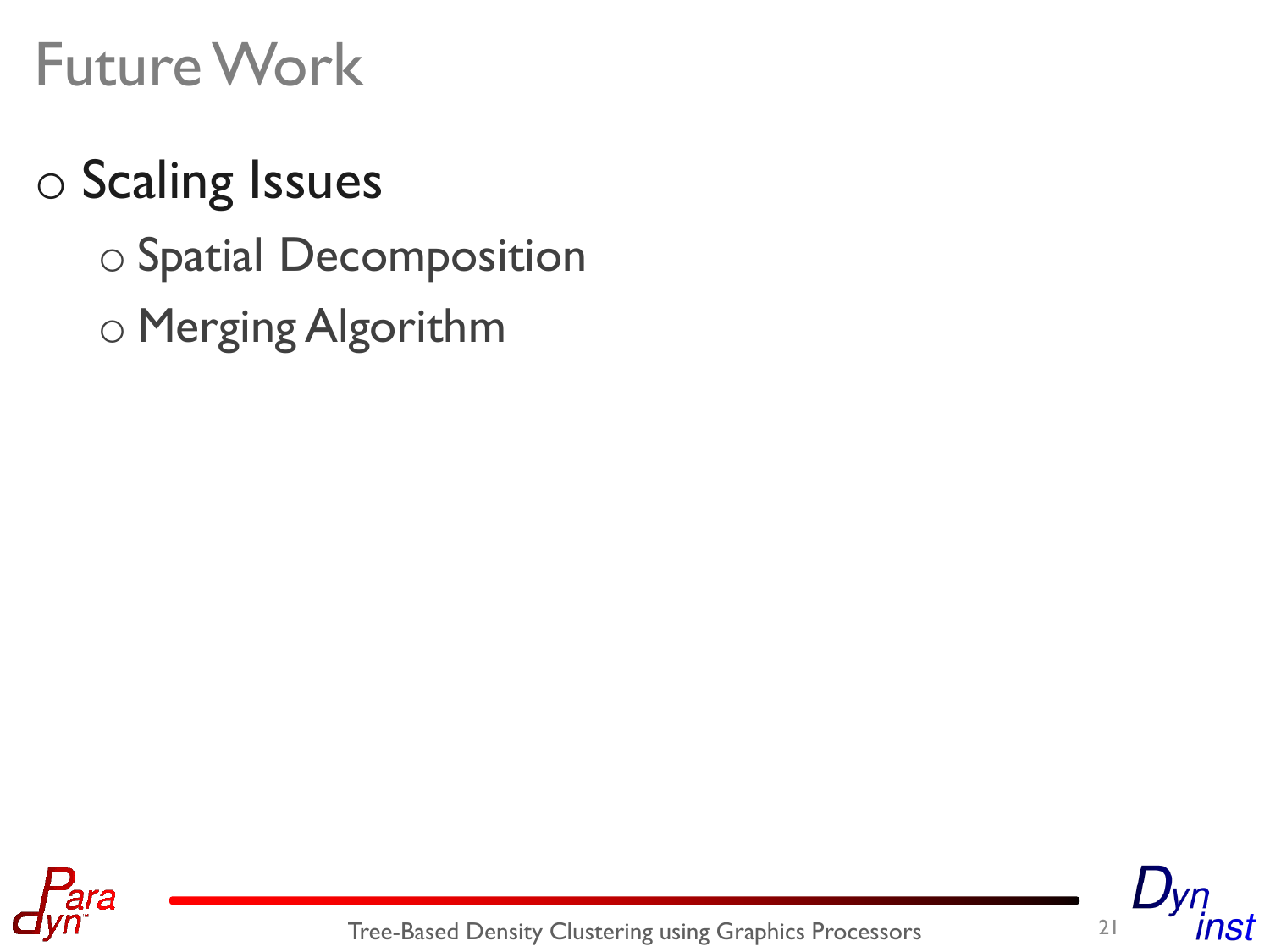## 2D Spatial Decomposition



- 1D Spatial Decomposition has some severe limitations
	- Splits can have wildly differing point counts
	- Number of splits limited by Epsilon
	- 2D Spatial Decomposition would allow for more Splits with more equal point counts

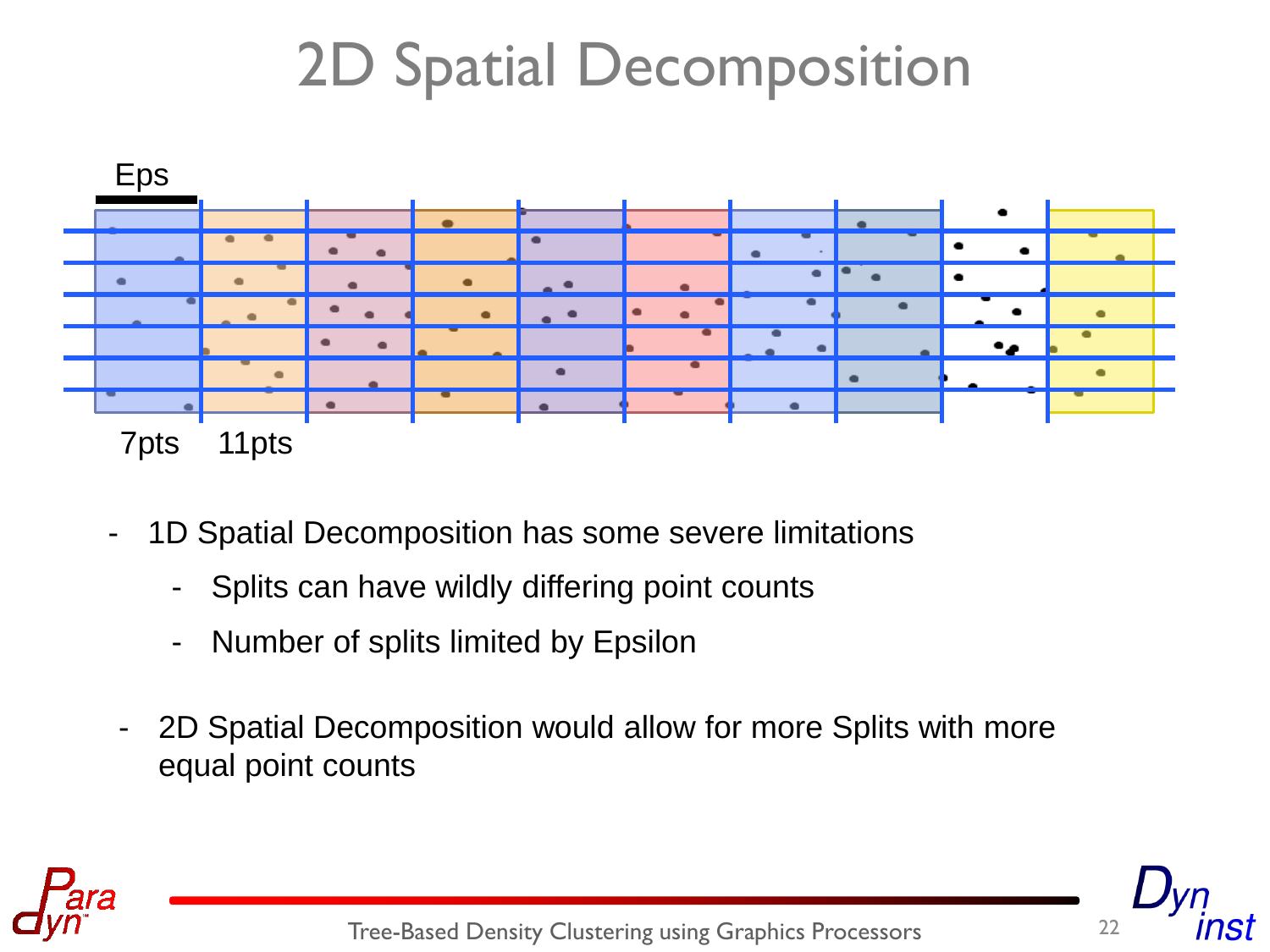Merging Algorithm



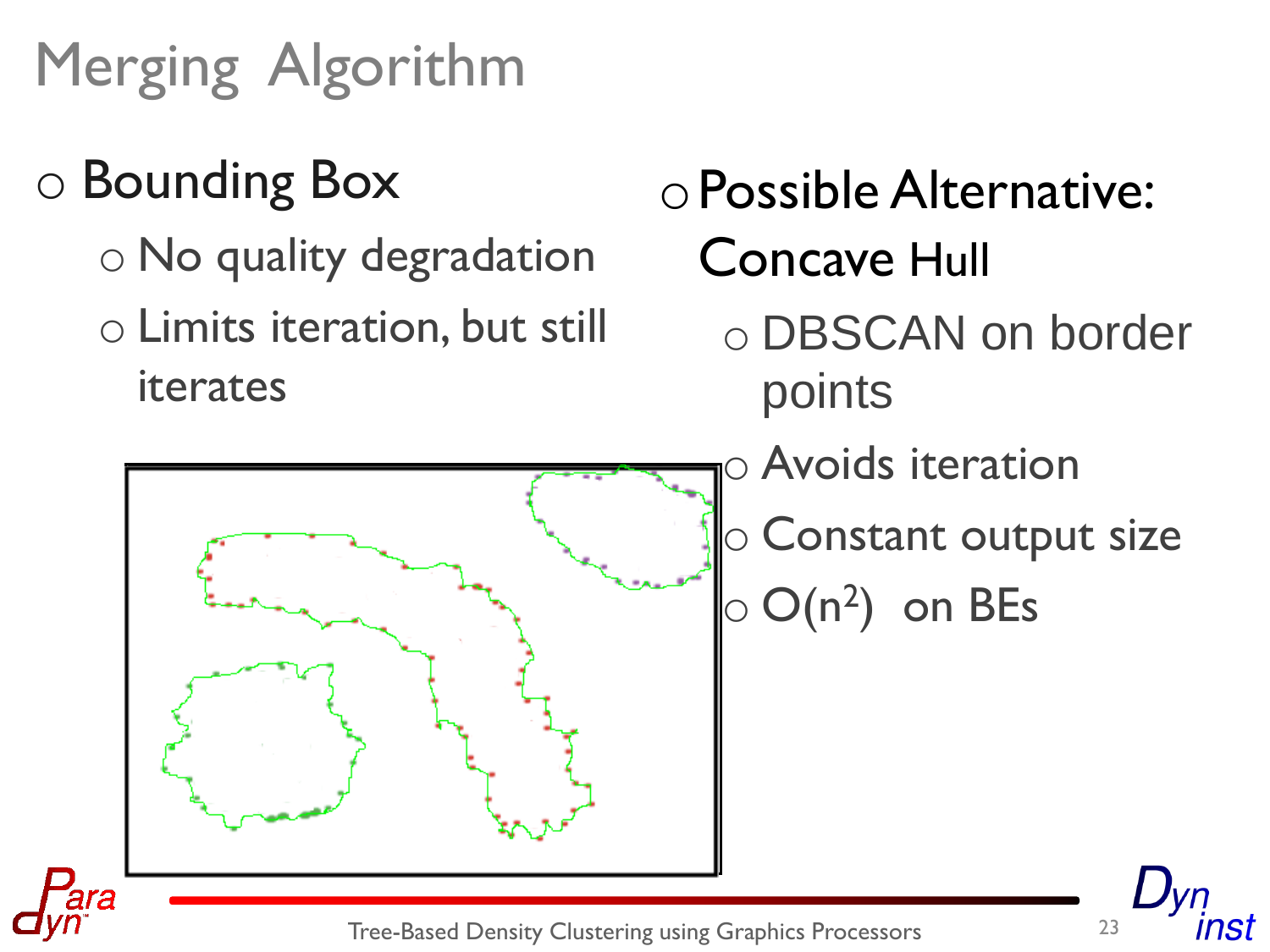## Use Cases

#### o Twitter Data

- o "Flu Tweets"
- o Mood/Topic clustering o Riot prediction

## o Any Spatial data

o Currently limited to 2D